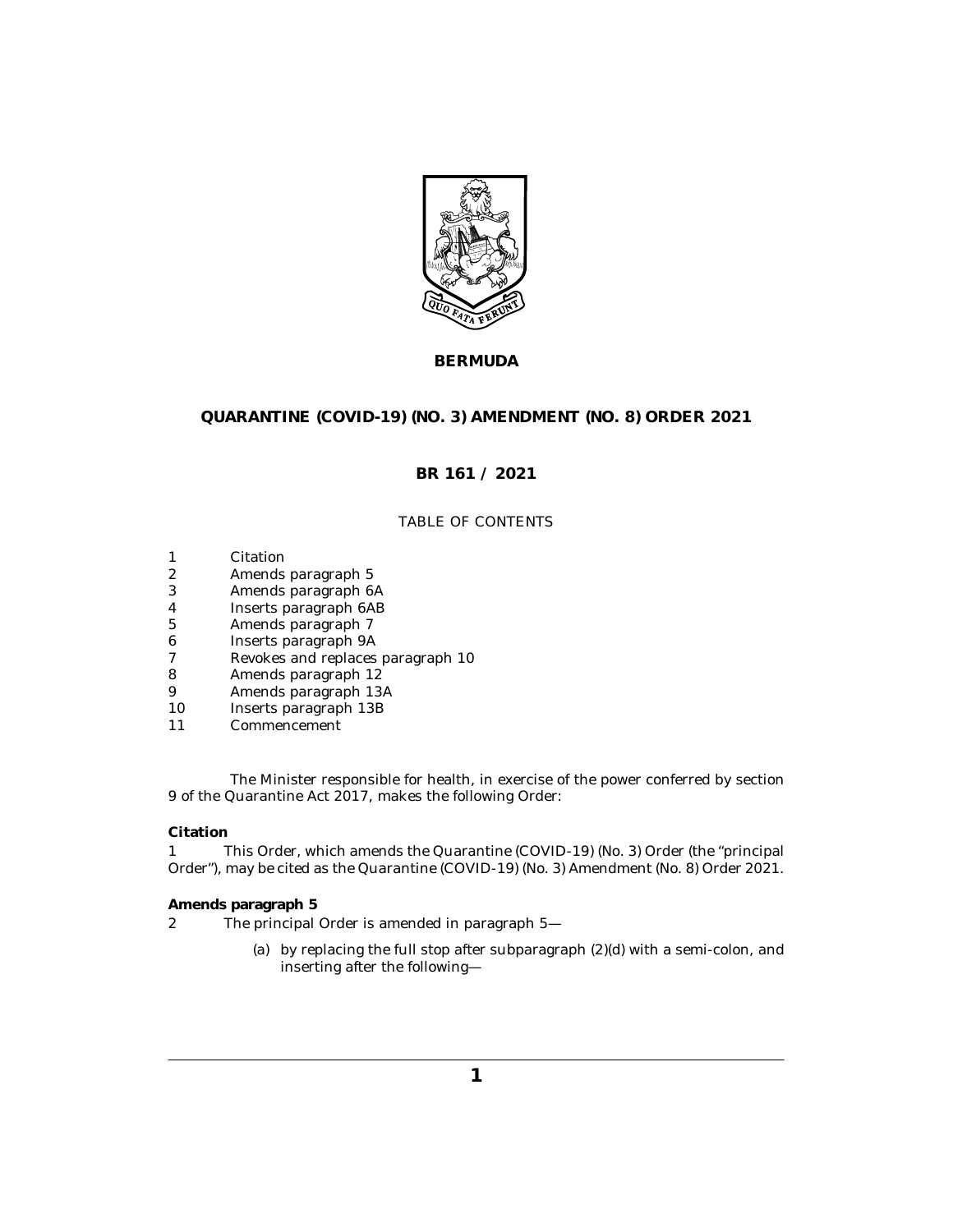- <span id="page-1-0"></span>"(e) where paragraph 6AB applies, attach to the Travel Authorisation a copy of the test result obtained when departing from Bermuda.";
- by inserting after subparagraph (6), the following new subparagraph— (b)

"(7) A person who has obtained a COVID-19 vaccination as provided in paragraph 6A may request that the test results for his COVID-19 PCR test and COVID-19 antigen test under paragraphs 9 and 9A be released expeditiously as provided under paragraph 10(2), and for that purpose he shall, when completing the Travel Authorization form, state the request and pay the additional fee as set out in paragraph 7(4).".

**Amends paragraph 6A**

The principal Order is amended in paragraph 6A— 3

- by revoking subparagraph (1) and substituting the following— (a)
	- "(1) Each person who intends to travel to, and be landed in, Bermuda
		- who is ordinarily resident in Bermuda may be required, as may be (a) determined by the Quarantine Authority in consultation with the Chief Medical Officer, to provide proof of having obtained a COVID-19 vaccination as provided in subparagraph (3);
		- who is not ordinarily resident in Bermuda shall provide proof of (b) having obtained a COVID-19 vaccination as provided in subparagraph (3).".
- by inserting after subparagraph (1) the following— (b)

"(1A) Subparagraph  $(1)(b)$  does not apply to a child aged 11 years or under."

 $(c)$  in subparagraph  $(2)$  by deleting "subparagraph  $(1)$ " and substituting "subparagraph (1)(a)".

**Inserts paragraph 6AB**

The principal Order is amended by inserting after paragraph 6AA the following— 4

**"No requirement for pre-arrival COVID-19 testing for vaccinated residents off island for less than three days**

Paragraphs 6 and 6AA requiring pre-arrival COVID-19 testing shall not apply to a person who travels outside Bermuda and returns to Bermuda within three days of his departure from Bermuda, provided that he— 6AB

- (a) is ordinarily resident in Bermuda;
- (b) provides proof of having obtained a COVID-19 vaccination at least 14 days prior to the date of his departure from Bermuda.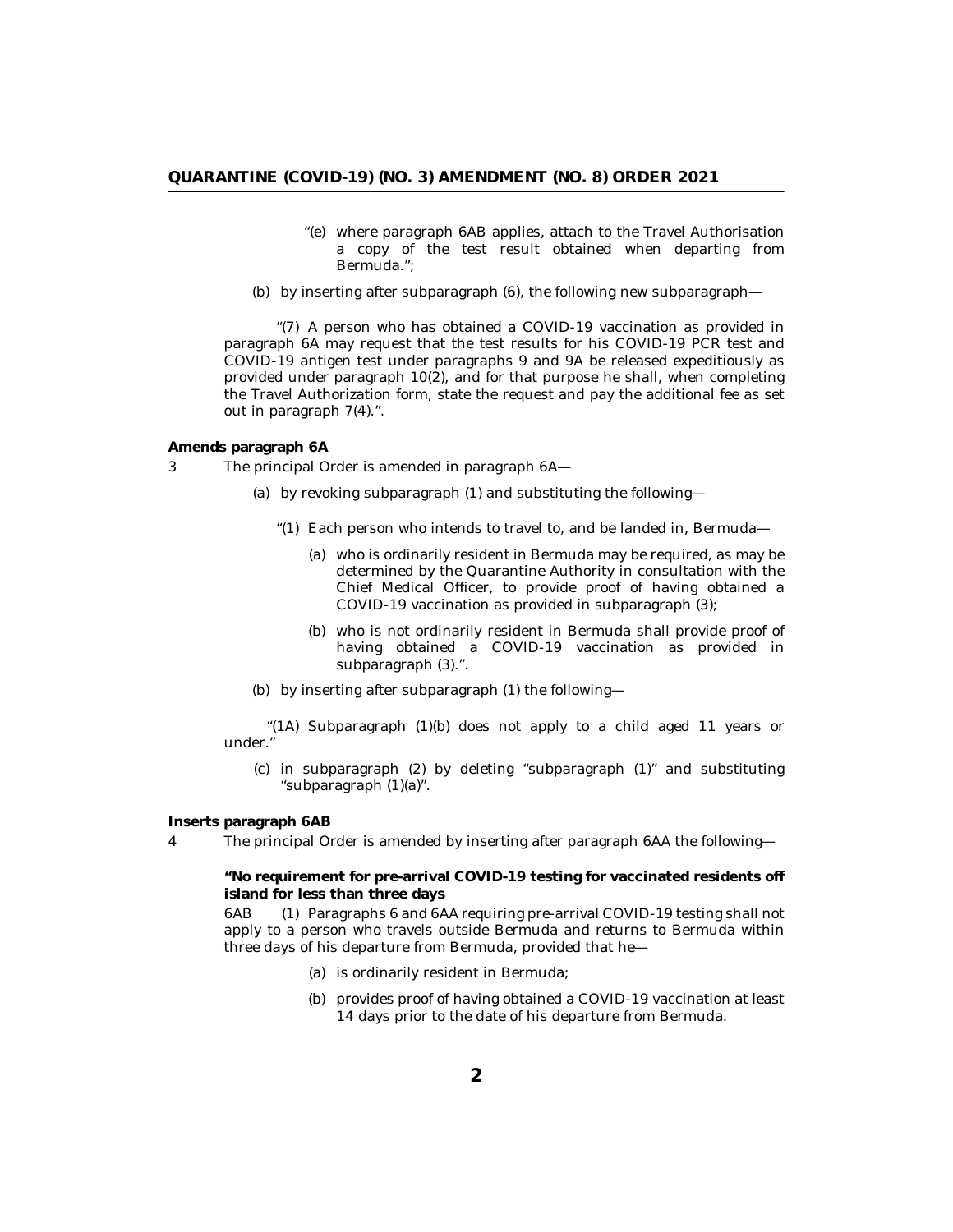<span id="page-2-0"></span>(2) Notwithstanding subparagraph (1), a person referred to in that paragraph shall provide a copy of his test result obtained when departing from Bermuda as required in paragraph 5(2)(e).

(3) A person to whom this paragraph applies shall be tested upon being landed in Bermuda as required under Part 3 of this Order.".

**Amends paragraph 7**

The principal Order is amended in paragraph 7 by inserting the following new subparagraph— 5

" $(4)$  A person referred to in paragraph 5 $(7)$  who requires his COVID-19 test to be released expeditiously, shall, in addition to the Travel Authorization fee referred to in subparagraph (1), electronically forward a fee of \$100 for the test results.".

**Inserts paragraph 9A**

6

The principal Order is amended by inserting after paragraph 9 the following—

**"Arrival COVID-19 antigen testing**

In addition to the test carried out in paragraph 9, a person referred to in paragraph 7(4) who has paid the fee referred to in that paragraph for his COVID-19 test results to be released expeditiously, may in addition undergo COVID-19 antigen testing. ". 9A

**Revokes and replaces paragraph 10**

The principal Order is amended by revoking paragraph 10 and substituting the following— 7

**"COVID-19 test results time frame**

10 (1) Subject to paragraph (2), each person tested for COVID-19 as required under paragraph 9 shall be informed of the test results no later than 48 hours after the test is conducted.

 $(2)$  A person referred to in paragraph  $7(4)$  who has paid the fee referred to in that paragraph for his COVID-19 test results to be released expeditiously shall be informed of the test results no later than 4 hours after the test is conducted.".

**Amends paragraph 12**

The principal Order is amended by inserting after subparagraph (2) the following— 8

> " $(2A)$  Subject to paragraph 16, where a person receives a negative COVID-19 antigen result, following the COVID-19 antigen test taken under paragraph 9A, he shall—

> > (a) be provided with written notification of his test results;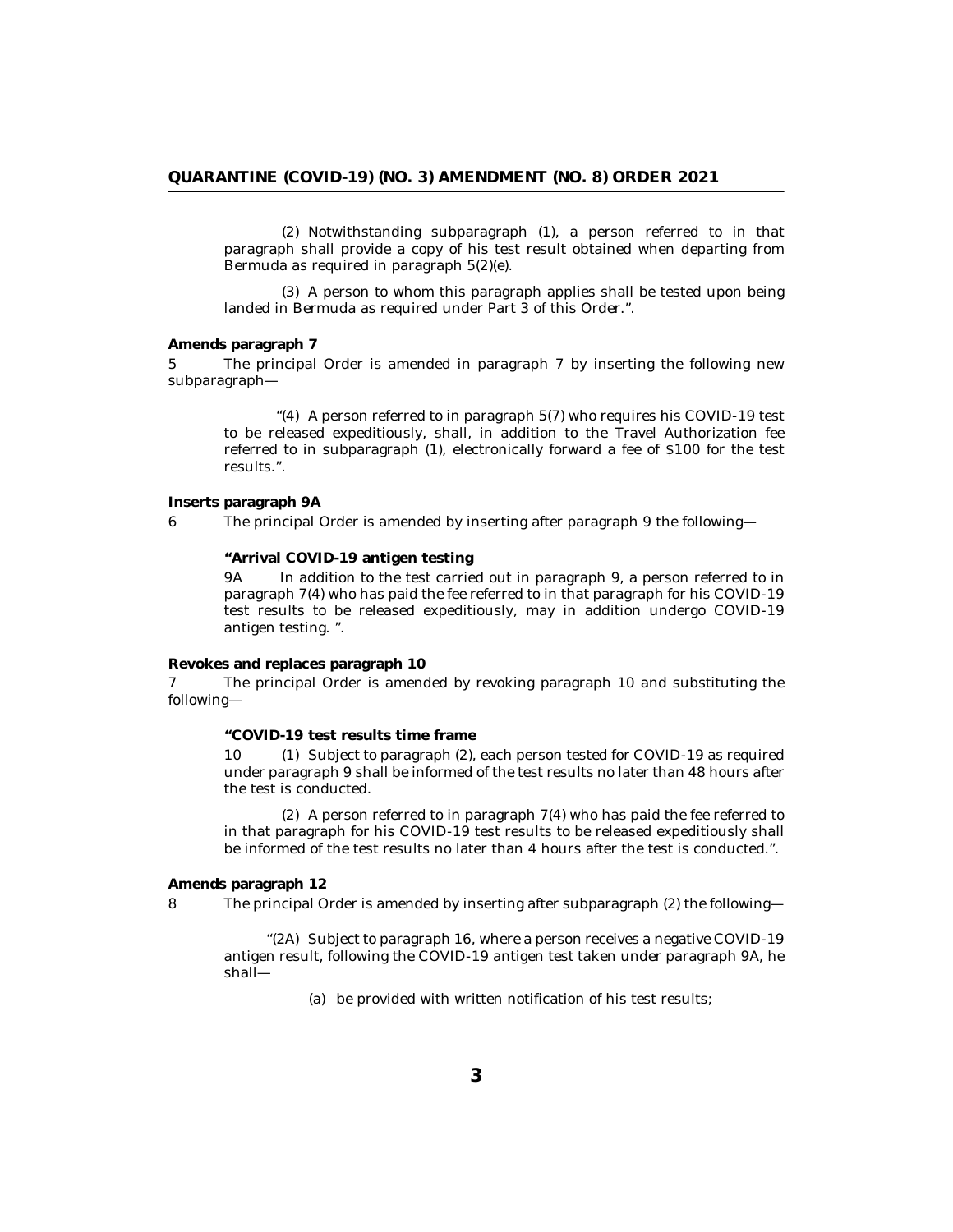(b) be released from quarantine subject to confirmation of the negative COVID-19 PCR test result referred to in subparagraph (1)(c).".

<span id="page-3-0"></span>**Amends paragraph 13A**

The principal Order is amended in subparagraph (1) after "a person" by inserting "ordinarily resident in Bermuda". 9

#### **Inserts paragraph 13B**

The principal Order is amended by inserting after paragraph 13A the following— 10

**"Exemption from mandatory quarantine and quarantine requirement for child not ordinarily resident in Bermuda**

(1) Subject to subparagraph (2), paragraphs 12A and 14 shall not apply to a child aged 11 years or under who is not ordinarily resident in Bermuda, and is travelling— 13**B** 

- (a) unaccompanied; or
- (b) with a parent or a guardian who is vaccinated.

(2) A child referred to in subparagraph (1), shall, as part of the public health supervision requirements under Part 5 of this Order—

- (a) be fitted with a traveller wristband to be worn for the period of his quarantine until such time as he receives a negative result for the additional COVID-19 PCR test conducted on the 14th day after his arrival in Bermuda; and
- (b) comply with the instruction of the Health Officer regarding the terms specified for his monitoring and the use of the traveller wristband.".

**Commencement**

This Order shall come into operation on 13 December 2021. 11